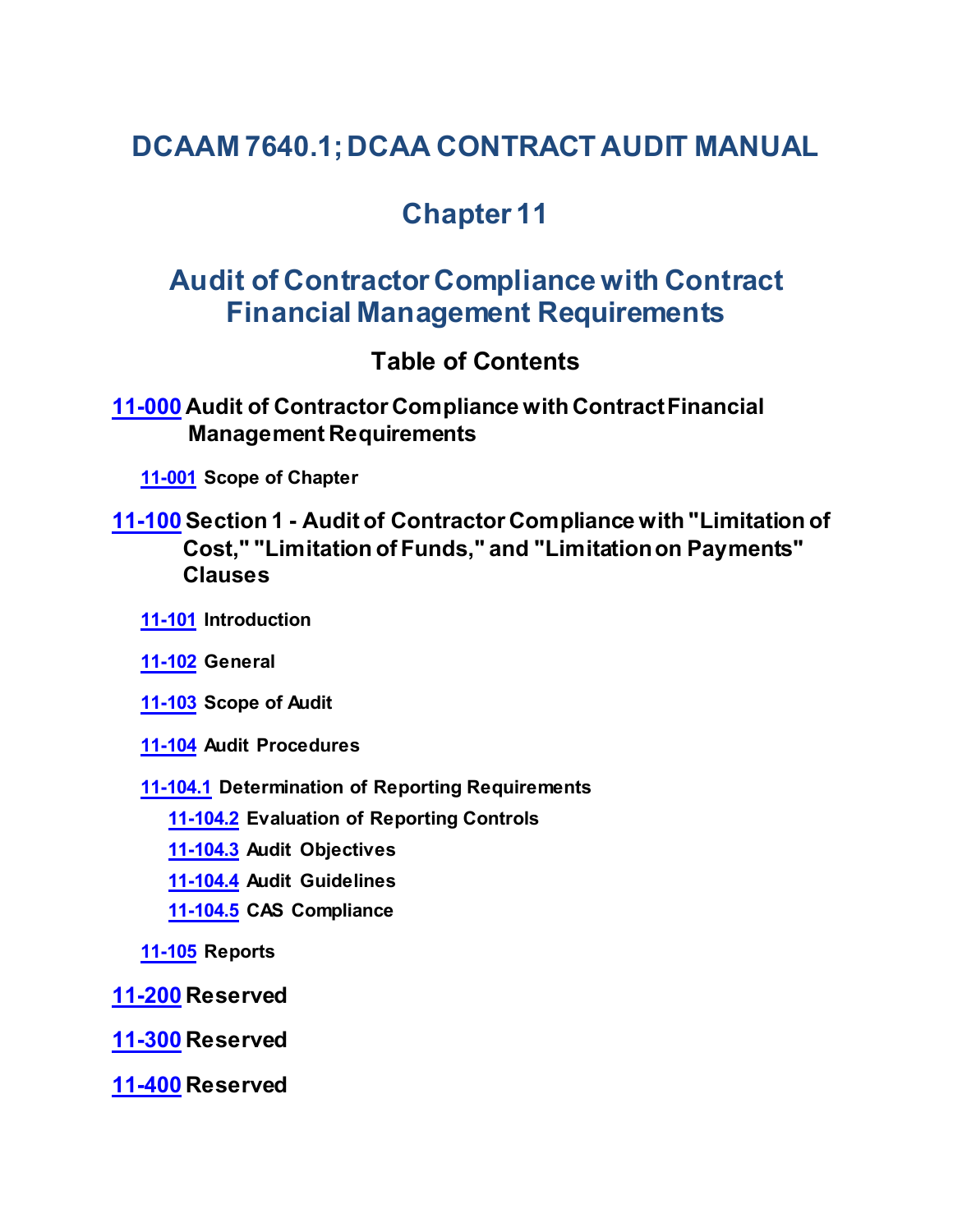## <span id="page-1-0"></span>**11-000 Audit Of Contractor Compliance with Contract Financial Management Requirements [\\*\\*](#page-0-0)**

#### <span id="page-1-1"></span>**11-001 Scope of Chapter [\\*\\*](#page-0-1)**

This chapter provides guidance that is peculiar or special to the accomplishment of the audit of contractor compliance with contract financial management requirements. To the extent appropriate under the circumstances, Chapters 3, 4, 5, and 6 of this manual are equally applicable to the audit assignments discussed in this chapter.

## <span id="page-1-2"></span>**11-100 Section 1 - Audit of Contractor Compliance with "Limitation of Cost," "Limitation of Funds," and "Limitation on Payments" Clauses [\\*\\*](#page-0-2)**

#### <span id="page-1-3"></span>**11-101 Introduction [\\*\\*](#page-0-3)**

This section provides guidance for auditing contractual limitations on costs, funds, and payments.

#### <span id="page-1-4"></span>**11-102 Genera[l\\*\\*](#page-0-4)**

Contract limitation of cost clauses [\(FAR 52.232-20\)](http://www.ecfr.gov/cgi-bin/text-idx?SID=8d06831f078f8f5d113aa3294b57ca0c&mc=true&node=se48.2.52_1232_620&rgn=div8) and limitation of funds clause [\(FAR 52.232-22\)](http://www.ecfr.gov/cgi-bin/text-idx?SID=8d06831f078f8f5d113aa3294b57ca0c&mc=true&node=se48.2.52_1232_622&rgn=div8) contain financial reporting requirements for cost-type contracts. The contract limitation on payments clauses [\(FAR 52.216-5,](http://www.ecfr.gov/cgi-bin/text-idx?SID=8d06831f078f8f5d113aa3294b57ca0c&mc=true&node=se48.2.52_1215_65&rgn=div8) [6,](http://www.ecfr.gov/cgi-bin/text-idx?SID=8d06831f078f8f5d113aa3294b57ca0c&mc=true&node=se48.2.52_1215_66&rgn=div8) [16,](http://www.ecfr.gov/cgi-bin/text-idx?SID=8d06831f078f8f5d113aa3294b57ca0c&mc=true&node=se48.2.52_1215_616&rgn=div8) and [17\)](http://www.ecfr.gov/cgi-bin/text-idx?SID=8d06831f078f8f5d113aa3294b57ca0c&mc=true&node=se48.2.52_1215_617&rgn=div8) contain financial reporting requirements for contracts with price redetermination provisions and fixedprice incentive contracts. The limitation of cost and funds clauses in cost-type contracts require the contractor to advise the contracting officer in writing whenever the contractor has reason to believe that costs expected to be incurred under the contract in the next 60 days (may vary between 30 and 90 days) when added to all costs previously incurred, will exceed 75 percent (may vary between 75 and 85 percent) of the estimated total contract costs or funds allotted to the contract, respectively. The limitation of cost clause also requires the contractor to notify the contracting officer when there are indications that the total cost for the performance of a contract will be substantially greater or less than the estimated total contract cost. Under FAR 52.232-20 and 52.232-22, the Government is not obligated to reimburse the contractor for costs incurred in excess of cost or funding limitations. Similarly, the contractor is not obligated to continue performance under the contract or otherwise incur costs in excess of the limitation or, if the contract is cost sharing, the amount then allotted by the Government to the contract plus the contractor's corresponding share. However, if the Government notifies the contractor in writing that the amount allotted to the contract has been increased and specifies the amount, the Government is then obligated to the total revised amount allotted to the contract. The limitation on payments clause in contracts with price redetermination provisions and fixed-price incentive contracts requires the contractor to report to the contracting officer the costs in relation to billing prices on items for which final prices have not been established. The objective of Limitation on Payments Statement quarterly submissions is to keep billing rates during contract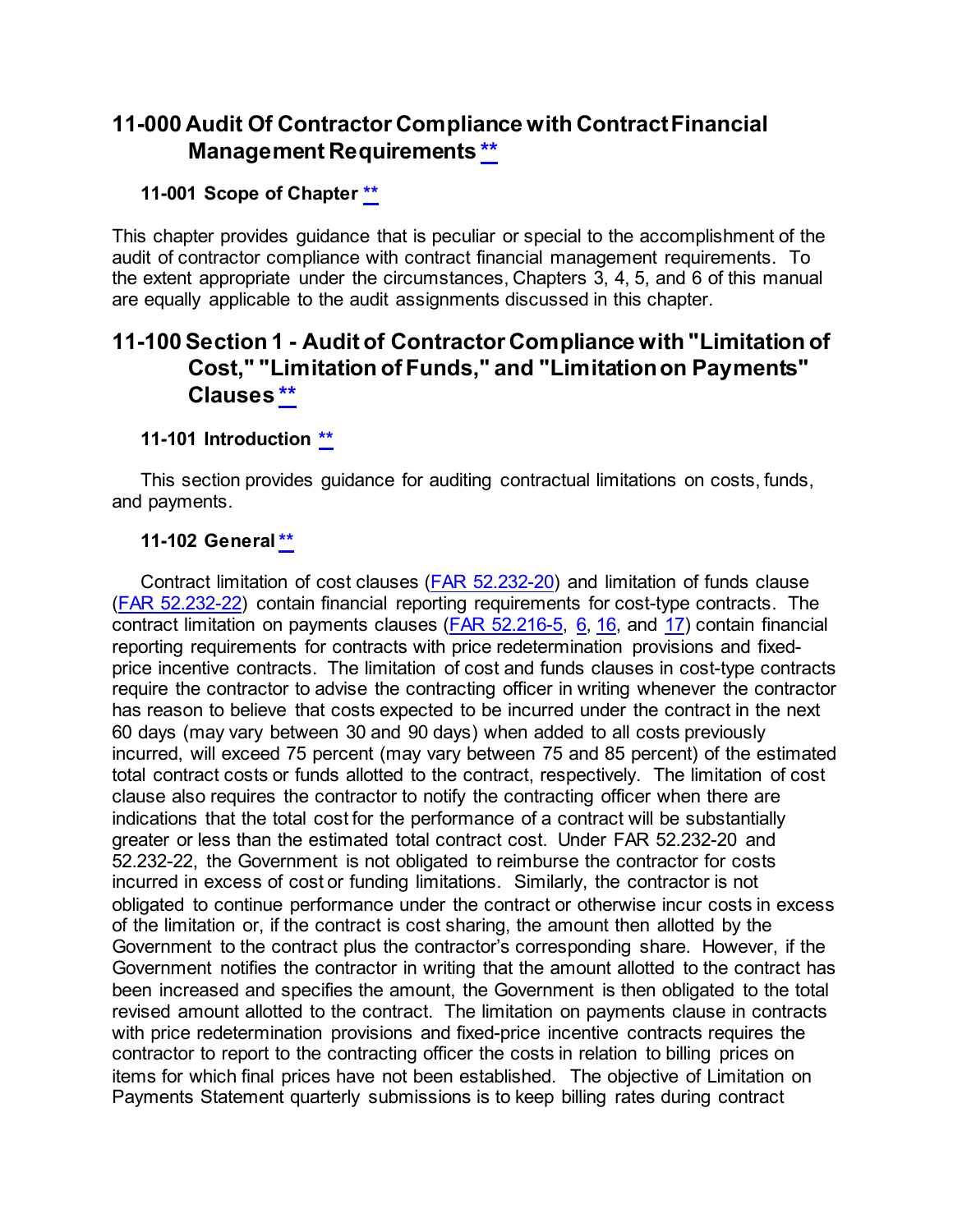performance in line with expected final prices; indicated overpayments can be recouped and excessive billing rates adjusted on a timely basis. This is a minimum requirement. The contract or the procuring agency may require additional reporting, or the contractor may prepare other internal reports in addition to those required by the Government.

#### <span id="page-2-0"></span>**11-103 Scope of Audit [\\*\\*](#page-0-5)**

Knowing the management tools available to a contractor in controlling, projecting and monitoring contract costs is of utmost importance. Obtaining this knowledge is an integral part of system audits aimed at determining the adequacy of contractor financial management systems. It is important for the auditor to ascertain that the contractor has the financial management tools necessary to adequately identify potential contract overruns or underruns. The auditor should promptly notify the contractor and the ACO of any deficiencies. In evaluating the contractor's financial management policies and procedures, the auditor should ascertain:

a. The nature and adequacy of controls which govern the establishment of budgets; the procedures for accumulating incurred costs by budget element; the actual cost compared to budgeted costs; the means provided for comparing incurred costs to the percentage of contract completion; and development of estimates to complete (ETC).

b. Whether the contractor's organization effectively utilizes its financial management tools to promptly report potential cost overruns and underruns to contractor management and subsequently to the Government.

c. The methods by which the overall contract financial controls relate to the day-today supervisory controls maintained at the operational level.

#### <span id="page-2-1"></span>**11-104 Audit Procedures [\\*\\*](#page-0-6)**

The audit procedures suggested in this section are not intended to be all-inclusive; the auditor, after considering these guidelines, must develop an audit program based on individual circumstances. At the beginning of the audit the auditor should coordinate with the cognizant contracting officer as discussed in [4-104.](https://viper.dcaa.mil/guidance/cam/3130/general-audit-requirements#Sec4104)

#### <span id="page-2-2"></span>**11-104.1 Determination of Reporting Requirements [\\*\\*](#page-0-7)**

When appropriate, the auditor should:

a. Determine, from contract briefing files or other available sources, those contracts which require limitation of cost reports, limitation of funds reports, or limitation on payments statements.

b. Ascertain whether the contractor is required to meet additional reporting requirements not specifically required by the contract.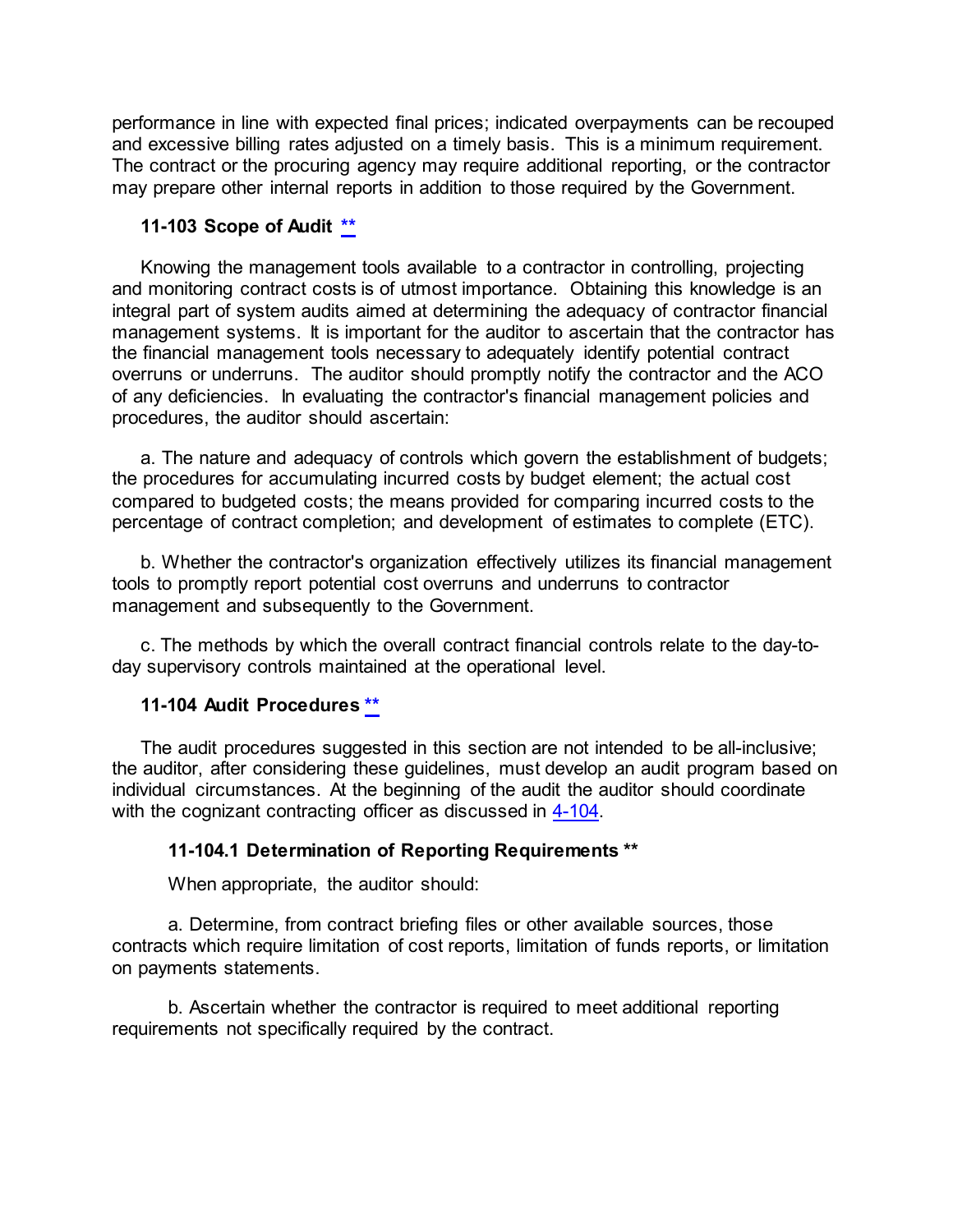c. Ascertain whether internal reports, in addition to those required by the contract, are prepared to increase internal financial management controls. If so, they should be compared with the reports submitted under the contract to determine whether significant differences exist.

d. Compare the reporting requirements among various contracts and determine whether there is duplication in the reports required and in the information assembled. The auditor should consider the possibility of the contractor using reports required by one military department, command, or Service to satisfy the needs of all contracting officers.

#### <span id="page-3-0"></span>**11-104.2 Evaluation of Reporting Controls [\\*\\*](#page-0-8)**

When appropriate, the auditor should:

a. Evaluate the contractor's procedures applicable to the budgetary controls of individual contracts and compare the estimated cost of individual tasks and departments in the cost estimate with the budgeted funds.

b. Ascertain and evaluate for each division (or plant) the internal procedures for controlling the financial status of Government contracts and determine the source of the reported incurred costs and the basis for ETC. The auditor also should determine the extent and frequency of supervisory reviews of the status reports and whether explanations are required when there are significant deviations from the budget.

c. Ascertain and evaluate the manner in which revised ETC, in terms of engineering and production man hours, relate to the production control schedules and engineering manpower schedules at specific work centers.

d. Evaluate the documentation flow of the financial status reports from the various sources to the finance manager responsible for preparing the overall financial report for the assigned project.

e. Evaluate the controls exercised by the finance manager, including:

(1) the manner in which the source data are reviewed for reliability,

(2) the basis for changes to the source data, and

(3) a determination of the extent to which requests for explanations from operations responsible for the source data are made relative to causes of potential cost overruns or underruns.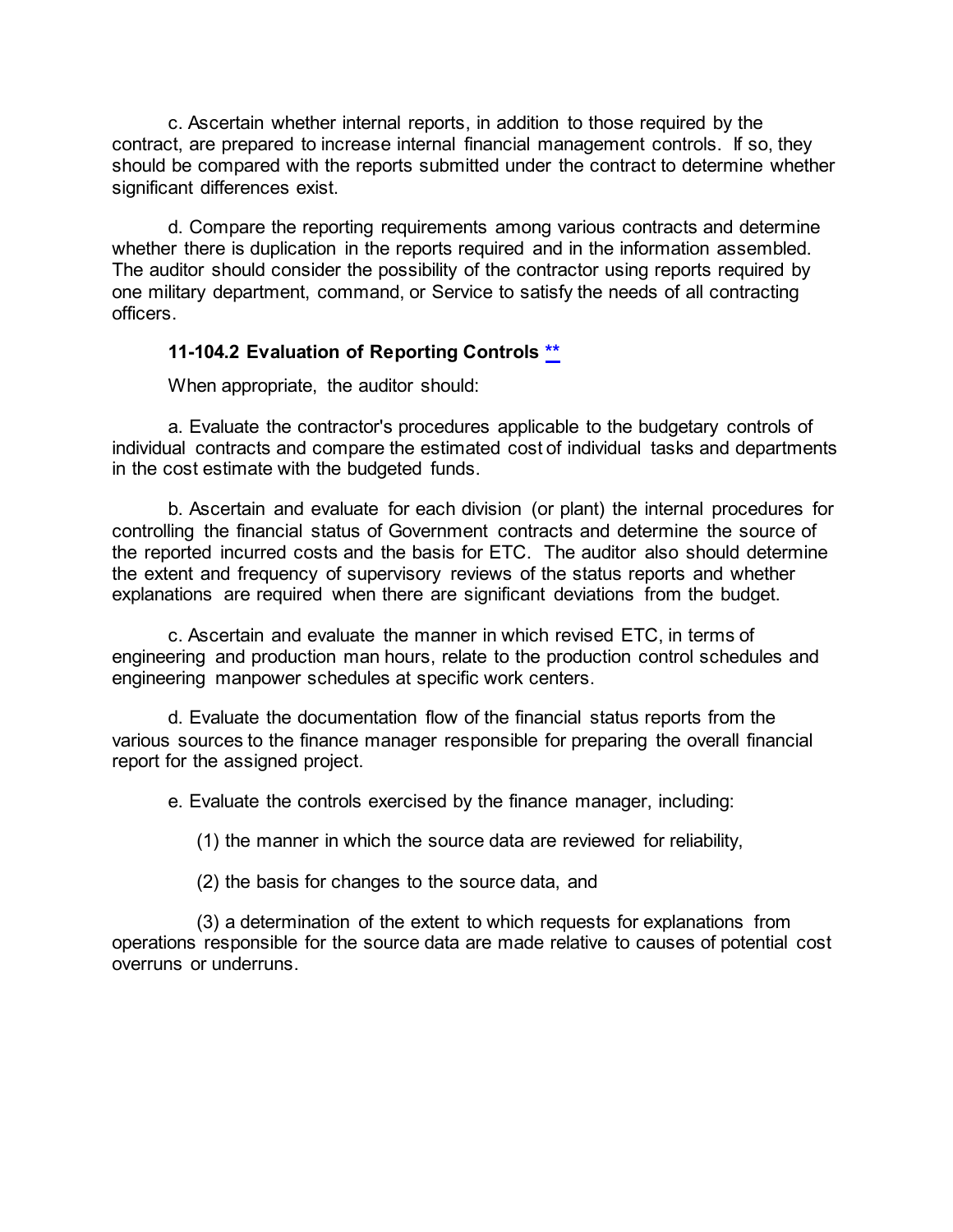#### <span id="page-4-0"></span>**11-104.3 Audit Objectives [\\*\\*](#page-0-9)**

The audit objectives are:

(1) to determine whether the contractor has complied with the reporting requirements contained in the contract clause, and

(2) whether the financial data contained in the contractor's reports and statements are reasonable and consistent with the data presented in other required Government reports and/or claims.

#### **11-104.4 Audit Guidelines [\\*\\*](#page-0-10)**

<span id="page-4-1"></span>The audit guidelines which are applicable to the minimum reporting requirements in 11-102 are as follows:

a. Ascertain whether the contractor is submitting reports required by its contracts. Compare these reports with the contractor's internal financial reports for consistency.

b. Evaluate limitation of cost reports. The limitation of cost clause requires the contractor to provide the contracting officer advance notice whenever the total cost incurred on the contract will exceed a specified percentage of, or will be greater or substantially less than, the estimated cost specified in the contract. The contractor must submit a revised estimate of the total cost of performing the contract as part of the notification. Limitation of cost reports should be evaluated using the following guidance:

(1) Evaluate the contractor's revised EAC using the guidance in 14-205f.

(2) Ascertain whether the limitation of cost reports in successive periods reflect significant cost underruns or overruns.

(3) Ascertain whether the contracting officer has obtained contractor explanations for overruns when continuous overruns have occurred over an extended period.

(4) When continuous underruns are projected over an extended period, and when the overall estimated contract price has not been reduced, the auditor should ask the contracting officer why.

(5) When individual contracts indicate continuous significant cost overruns or underruns, the auditor should evaluate this condition in relation to the price established at the time of award. If it is determined that consistent overruns or underruns resulted from defective initial pricing, the contracting officer should be so advised.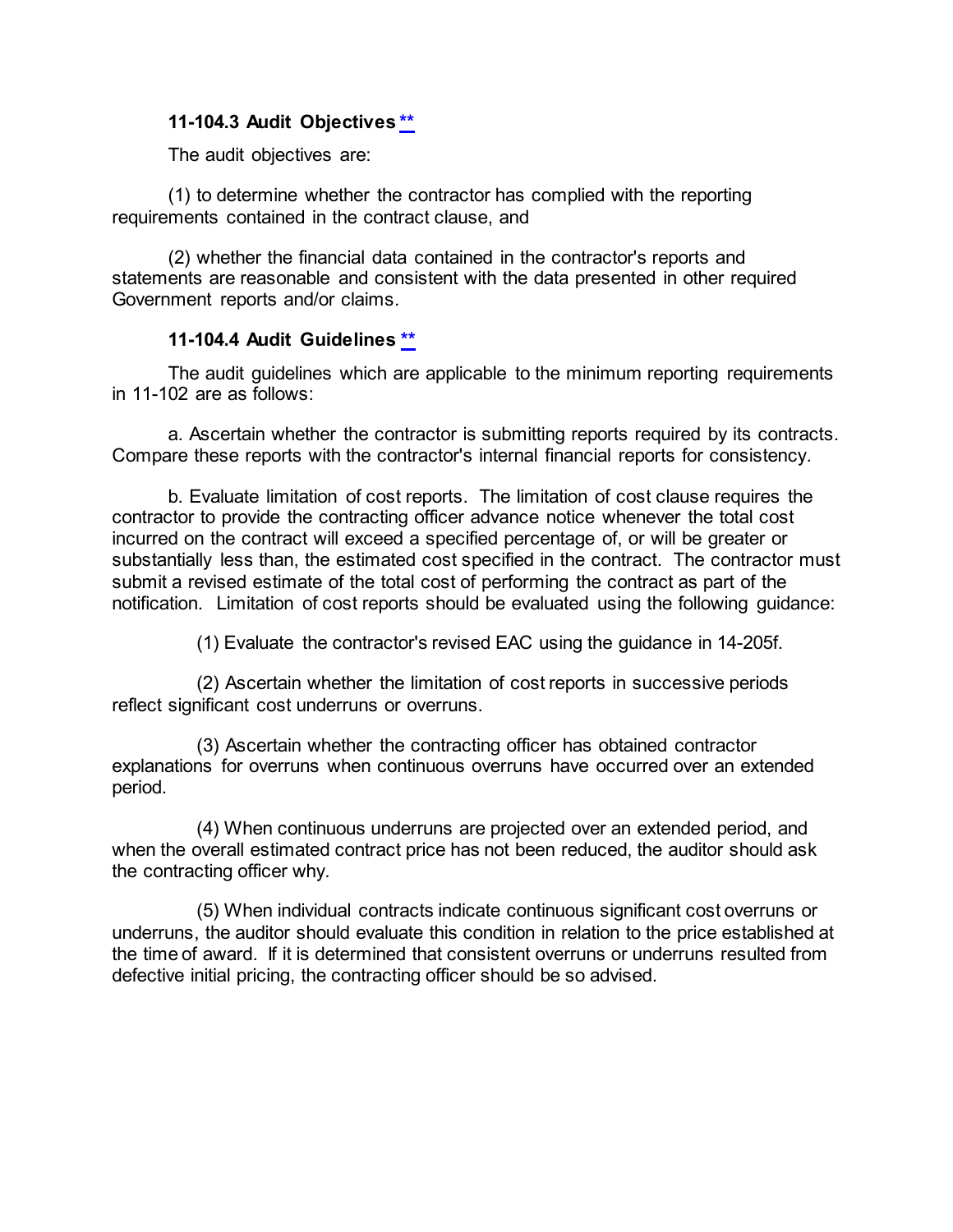c. Evaluate limitation of funds reports. The limitation of funds clause requires the contractor to provide the contracting officer advance notice whenever the total cost incurred on the contract will exceed a specified percentage of the funds currently allotted or, for cost sharing contracts, this amount plus the contractor's corresponding share. This notice must include an estimate of the amount of additional funds required to continue performance for the period specified in the contract. Limitation of funds reports should be evaluated using the guidance in 11-104.4b above.

d. Evaluate quarterly limitation on payments statements. Quarterly limitation on payments (QLOP) statements must be submitted quarterly, in accordance with the provisions of [\(FAR 52.216-5,](http://www.ecfr.gov/cgi-bin/text-idx?SID=8d06831f078f8f5d113aa3294b57ca0c&mc=true&node=se48.2.52_1215_65&rgn=div8) [6,](http://www.ecfr.gov/cgi-bin/text-idx?SID=8d06831f078f8f5d113aa3294b57ca0c&mc=true&node=se48.2.52_1215_66&rgn=div8) [16,](http://www.ecfr.gov/cgi-bin/text-idx?SID=8d06831f078f8f5d113aa3294b57ca0c&mc=true&node=se48.2.52_1215_616&rgn=div8) and [17\)](http://www.ecfr.gov/cgi-bin/text-idx?SID=8d06831f078f8f5d113aa3294b57ca0c&mc=true&node=se48.2.52_1215_617&rgn=div8). The primary objectives of QLOP statements are to provide for recoupment of overpayments and to indicate a need for a reduction in billing prices. These conditions become apparent when the contractor is underrunning targets used to establish billing prices. Overruns are caused by incurred and allocated costs exceeding the contract target costs. The general objective is to keep billing prices in line with expected final prices during contract performance. Progress payments (SF 1443) and Material Inspection and Receiving Reports (DD Form 250) provide corroborating evidence for quantities delivered and amounts billed. Thus, these documents should be evaluated along with the QLOP statements. Even though a request for audit may specify a particular document, auditors should try to identify each submission with comparable cutoff dates for direct comparison and reconciliation. When evaluating QLOP statements and reconciling them to progress payment requests and material inspection and receiving reports, consider the following:

(1) The auditor must first review the contract terms to determine which of the FAR clauses (FAR 52.216-6, 6, 16, or 17) is applicable and examine the contractor's compliance with these reporting requirements.

(2) It is the ACO's responsibility to ensure that the contractor submits the QLOP statements within 45 days after the end of each quarter of the contractor's fiscal year in which a delivery is first made and accepted by the Government under the contract. The auditor will only undertake an examination or other advisory services of a QLOP statement when requested by the ACO.

(3) The auditor should determine that costs related to delivered items are the same as the amounts excluded from costs shown as a basis for unliquidated progress payments (Item 20a of the progress payment request).

(4) The total amount of all invoices or vouchers for supplies delivered (or services performed) should be the same as Item 21a on the most recent progress payment request.

(5) The auditor should assure the comparability of contract items used in computations required by the various subsections of the QLOP statement. In all instances, cost data should relate to supplies and services delivered and accepted.